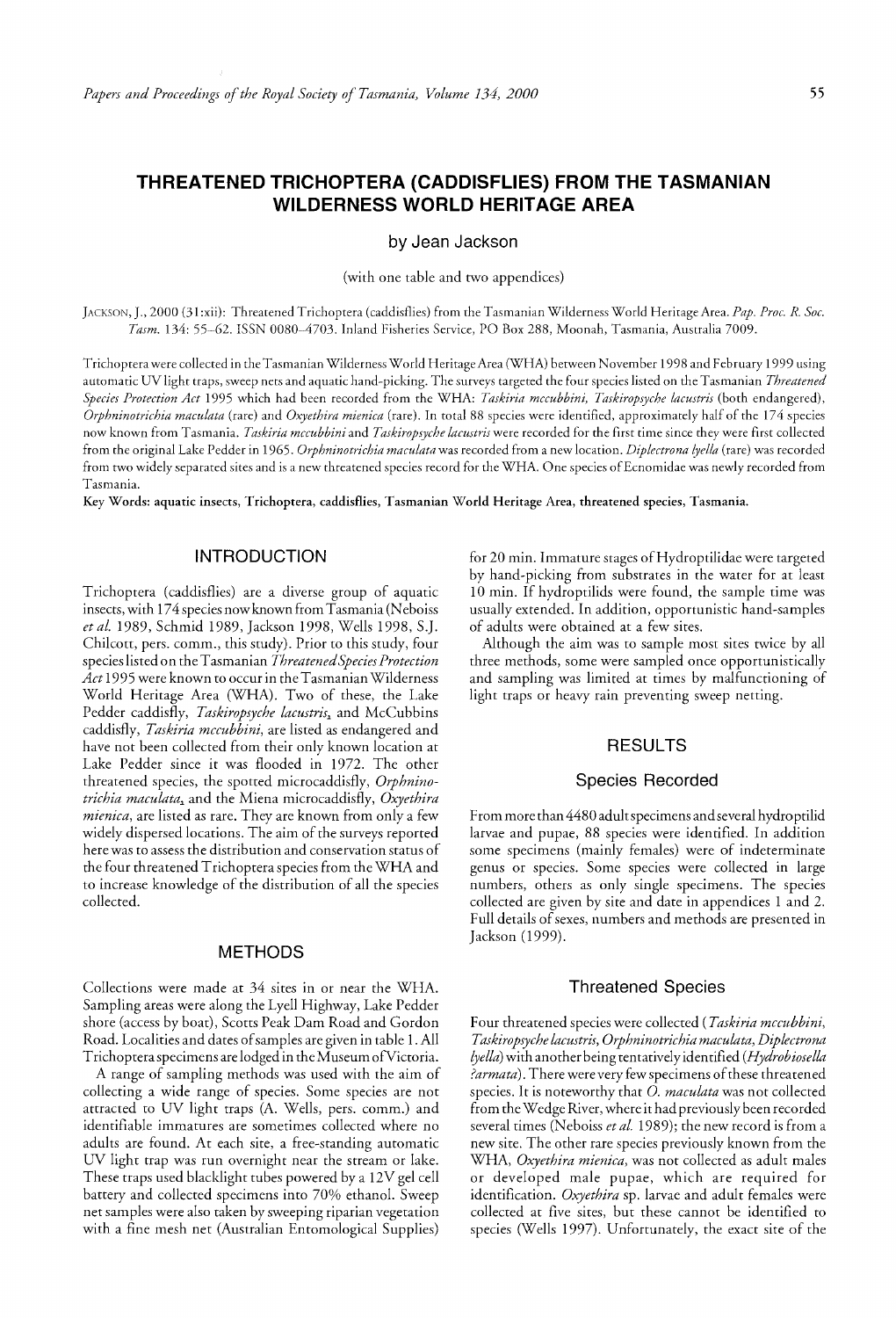| Site-date no. | Date                         | Site name                                                                                 | Easting* | Northing*          |
|---------------|------------------------------|-------------------------------------------------------------------------------------------|----------|--------------------|
| 1             | 2-3 Nov 98                   | Navarre River at Lyell Hwy                                                                | 430200   | 5329300            |
| 2             | 16-17 Feb 99                 | Navarre River at Lyell Hwy                                                                | 430200   | 5329300            |
| 3             | 2-3 Nov 98                   | Franklin River upstream of Lyell Hwy bridge                                               | 419000   | 5325700            |
| 4             | 16 Feb 99                    | Franklin River upstream of Lyell Hwy bridge                                               | 419000   | 5325700            |
| 5             | 2–3 Nov 98                   | Collingwood River downstream of Lyell Hwy bridge                                          | 411300   | 5331400            |
| 6             | 16 Feb 99                    | Collingwood River downstream of Lyell Hwy bridge                                          | 411300   | 5331400            |
| 7             | $2 - 3$ Nov 98               | Cardigan River upstream of Lyell Hwy bridge                                               | 403400   | 5335300            |
| 8             | 16-17 Feb 99                 | Cardigan River upstream of Lyell Hwy bridge                                               | 403400   | 5335300            |
| 9             | $2 - 3$ Nov 98               | Nelson River downstream of Lyell Hwy bridge                                               | 395300   | 5337700            |
| 10            | 2-3 Nov 98                   | Nelson River at base of Nelson Falls                                                      | 395400   | 5338200            |
| 11            | 16-17 Feb 99                 | Nelson River downstream of Raglan Range bridge                                            | 395000   | 5327700            |
| 12            | 11 Nov 98                    | Broken Leg Creek at Lyell Hwy                                                             | 440200   | 5336800            |
| 13            | 24-25 Nov 98                 | Maria Creek near Lake Pedder                                                              | 441900   | 5250400            |
| 14            | 10 Feb 99                    | Maria Creek near Lake Pedder                                                              | 441900   | 5250400            |
| 15            | 24-25 Nov 98                 | Pebbly Creek about 50 m upstream of Lake Pedder                                           | 435300   | 5239800            |
| 16            | 10 Feb 99                    | Pebbly Creek about 50 m upstream of Lake Pedder                                           | 435300   | 5239800            |
| 17            | 24-25 Nov 98                 | Frankland shore stream near Lake Pedder                                                   | 431400   | 5241800            |
| 18            | 10 Feb 99                    | Frankland shore stream near Lake Pedder                                                   | 431400   | 5241800            |
| 19            | 24-25 Nov 98                 | stream south of Timber Creek, Lake Pedder                                                 | 426600   | 5245700            |
| 20            | 10 Feb 99                    | stream south of Timber Creek, Lake Pedder                                                 | 426600   | 5245700            |
| 21            | 24-25 Nov 98                 | Bonnet Bay small creek, upstream of Lake Pedder                                           | 430200   | 5249100            |
| 22            | 10 Feb 99                    | Bonnet Bay small creek, upstream of Lake Pedder                                           | 430200   | 5249100            |
| 23            | 21 Jan 99                    | Bonnet Bay large creek, upstream of Lake Pedder                                           | 432000   | 5249100            |
| 24            | 24-25 Nov 98                 | Lake Pedder shore north of Forest Creek                                                   | 422100   | 5249700            |
| 25            | 10 Feb 99                    | Lake Pedder shore north of Forest Creek                                                   | 422100   | 5249700            |
| 26            | 21 Jan 99                    | Lake Pedder between Strathgordon and Bonnet Bay                                           |          |                    |
| 27            | 26 Nov 98                    | Lake Pedder shore near Serpentine boat ramp                                               | 416900   | 5264100            |
| 28            | 4 Mar 99                     | Lake Pedder shore near Serpentine boat ramp                                               | 416900   | 5264100            |
| 29            | 26 Nov 98                    | Dozer Creek about 100 m downstream of Gordon Rd                                           | 430500   | 5257000            |
| 30            | 4 Mar 99                     | Dozer Creek about 100 m downstream of Gordon Rd                                           | 430500   | 5257000            |
| 31            | 26 Nov 98                    | Teds Beach near southern corner, Lake Pedder                                              | 423100   | 5262100            |
| 32            | 4 Mar 99                     | Teds Beach near southern corner, Lake Pedder                                              | 423100   | 5262100            |
| 33            | 14 Jan 99                    | small stream about 100 m W of Teds Beach turnoff, Gordon Rd                               | 423200   | 5262300            |
| 34            |                              | small stream about 300 m E of Teds Beach turnoff, Gordon Rd                               | 423200   | 5262000            |
|               | 14 Jan 99                    |                                                                                           | 421800   | 5264600            |
| 35            | 13 Jan 99<br>16 Dec 98       | stream E of Spring St houses, Strathgordon                                                | 422200   | 5264300            |
| 36            | 1-2 Dec 98                   | Strathgordon jetty, Lake Pedder                                                           | 452700   |                    |
| 37            |                              | Little Florentine River upstream of Gordon Rd                                             |          | 5267900            |
| 38<br>39      | 26-27 Jan 99<br>$1-2$ Dec 98 | Little Florentine River upstream of Gordon Rd<br>unnamed river E of Bovd River, Gordon Rd | 452700   | 5267900<br>5258900 |
|               |                              |                                                                                           | 445300   |                    |
| 40            | 26–27 Jan 99                 | unnamed river E of Boyd River, Gordon Rd                                                  | 445300   | 5258900            |
| 41            | 1-2 Dec 98                   | Wedge River near picnic area                                                              | 437200   | 5254400            |
| 42            | 26-27 Jan 99                 | Wedge River upstream of Gordon Rd, in rainforest                                          | 437100   | 5254400            |
| 43            | 26–27 Jan 99                 | Wedge River upstream of Gordon Rd, open reach                                             | 437000   | 5254400            |
| 44            | 1-2 Dec 98                   | Red Tape Creek downstream of Scotts Peak Rd                                               | 448200   | 5236650            |
| 45            | 26-27 Jan 99                 | Red Tape Creek downstream of Scotts Peak Rd                                               | 448200   | 5236650            |
| 46            | 1-2 Dec 98                   | unnamed creek 3.8 road km N of Red Tape Creek, Scotts Peak Dam Rd                         | 448600   | 5239800            |
| 47            | 26-27 Jan 99                 | unnamed creek 3.8 road km N of Red Tape Creek, Scotts Peak Dam Rd                         | 448600   | 5239800            |
| 48            | $1 - 2$ Dec 98               | Condominium Creek Scotts Peak Dam Rd                                                      | 447800   | 5243400            |
| 49            | 26-27 Jan 99                 | Condominium Creek Scotts Peak Dam Rd                                                      | 447800   | 5243400            |
| 50            | $1-2$ Dec 98                 | Gelignite Creek Scotts Peak Dam Rd                                                        | 449300   | 5251300            |
| 51            | 26–27 Jan 99                 | Gelignite Creek Scotts Peak Dam Rd                                                        | 449300   | 5251300            |
| 52            | 10 Mar 99                    | Lake Oberon Western Arthur Range, top of plain                                            | 440400   | 5222500            |

TABLE 1 Localities and dates of samples taken for Trichoptera

\* The eastings and northings are Australian Map Grid references, accurate to 100 m.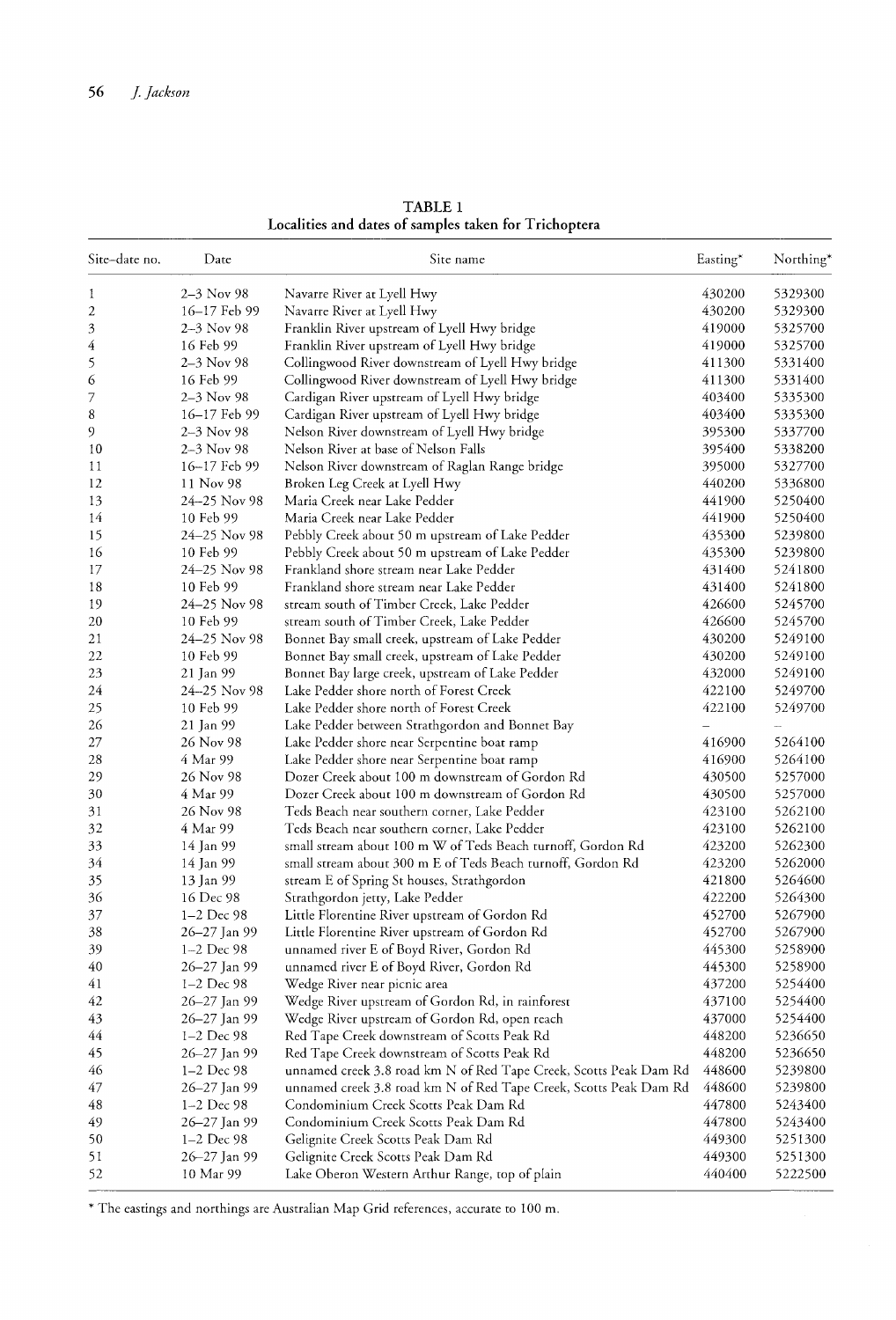previous 0. *mienica* record from Scotts Peak Dam Road is unknown.

#### New Records for Tasmania

*Ecnomus turgidus* was recorded from Tasmania for the first time; this species is widespread in southern Australia (Cartwright 1990).

#### Undescribed Species

*Ecnomina* sp. nov. was first collected from the Frankland shore of Lake Pedder in 1988 (Chilcott 1988) and the same species has been found at additional sites in the present study (A. Neboiss, pers. comm.).

## Other Significant Records

Cased larvae and pupae of *Maydenoptila explicata* had not been collected before; the larvae are possibly long-lived as their sand-grain cases are covered in filamentous algae (A. Wells, pers. comm.). Four species are new records for the WHA (Neboiss *et al.* 1989): *Diplectrona lyella, Hellyethira malleoforma, H. basilobata* and *Ulmerochorema lentum.* 

#### **DISCUSSION**

This study has added significant new records to the Tasmanian and WHA trichopteran fauna. Aspects of special interest are discussed below.

#### Conservation Status

The conservation status of the threatened species collected was assessed against *Guidelines for the listing of species under the Tasmanian Threatened Species Protection Act 1995 (Tasmanian Government Gazette* no. 19 852, March 25, 1998). The kokiriids *Taskiropsyche lacustris* and *Taskiria mccubbini* are each known from a single existing site from this survey, and were not recorded in previous surveys of the area (Chilcott 1988, Neboiss *et al.* 1989). They qualify as endangered due to the estimated small total number of individuals. This estimate is based on the failure to collect the species for over 30 years and the collection of so few specimens in this study (one *Taskiropsyche lacustris* and two *Taskiria mccubbini).* There has been a presumed past population decline with the loss of habitat under the Lake Pedder impoundment and potential threats remain. The *T mccubbini* site on the shore of the Lake Pedder impoundment may be affected by fluctuating water levels and the impoundment now contains large predatory fish (brown trout, *Salmo trutta).* The *Taskiropsyche lacustris* site near Gordon Road could be affected by any roadworks in the area.

*Orphninotrichia maculata* is now known from three disjunct sites, of which only one (Gelignite Creek) is fully reserved. Therefore, the species remains subject to potential threats such as vegetation clearing and water pollution. The species meets criteria for classification as rare due to the small number of populations. Interestingly, 0. *maculata* 

is common and widespread on mainland Australia (A. Wells, pers. comm.) but was not collected by Neboiss (1977). The species may be quite widespread in Tasmania, although not often collected because it is seldom attracted to light. It is most easily collected by sweeping of vegetation near waterfalls and cascades (A. Wells, pers. comm.).

*Diplectrona lyelfa* was previously known from Hellyer Gorge and an unspecified site on the King River (Neboiss 1977) which may have been inundated by Lake Burbury. One of the two sites recorded in this study (Little Florentine River) is unreserved. The species qualifies as rare due to the small number of known populations.

#### Collecting Methods

By far the majority of species and specimens were collected in the light traps. However, valuable additions to the species list were made by sweep netting and collecting larvae, demonstrating the importance of including these methods in surveys. The rare *D. lyella* occurred only in sweep samples. An additional nine species were collected only by sweeping, hand-collecting or picking aquatic immatures: *Hellyethira basilobata, H. exserta, Maydenoptila explicata,* O. *macufata,*  0. *acta, Agapetus laparus, Tamasia variegata, Hydrobiosella cognata* and *Liapota lavara.* Two new Tasmanian species which were also collected only in sweep nets have recently been described by Wells (1998).

#### Patchiness of Species Records and Potential Seasonal Effects

There appears to be a large element of chance in the recording of many species. Twenty-one species were recorded from only a single specimen. At least two of these *(Costora seposita* and *Conoesucus fromus)* are known from larval studies to be abundant at some sites (Jackson 1991). The threatened species were very uncommon in samples. For example, only two males of *Taskiria mccubbini* were collected from about 950 caddis specimens from the site. 0. *maculatawas* not recollected from a previously known site (Wedge River) but it is not possible to say whether the species no longer occurs there or whether more intensive effort is needed to find it.

It is possible that we did not sample during times of peak adult abundance of the species which were rare in samples, despite sampling being timed to coincide with previous collection dates of the threatened species (Neboiss 1977, Wells 1980). The length of adult flight period is unknown for most species, and their rareness could be a sampling artefact. Resolution of this uncertainty requires increased frequency of sampling throughout the likely adult period (spring to autumn).

#### ACKNOWLEDGEMENTS

This work was initiated and funded through the WHA Fauna Program, Parks and Wildlife Service, and conducted with in-kind support from the Inland Fisheries Commission (now the Inland Fisheries Service). The willingness of David Cartwright, Alice Wells and Arturs Neboiss to identify specimens made the study possible. The assistance of Brett Mawbeywith fieldwork, Peter McQuillan and Mike Driessen with equipment and the Parks and Wildlife Service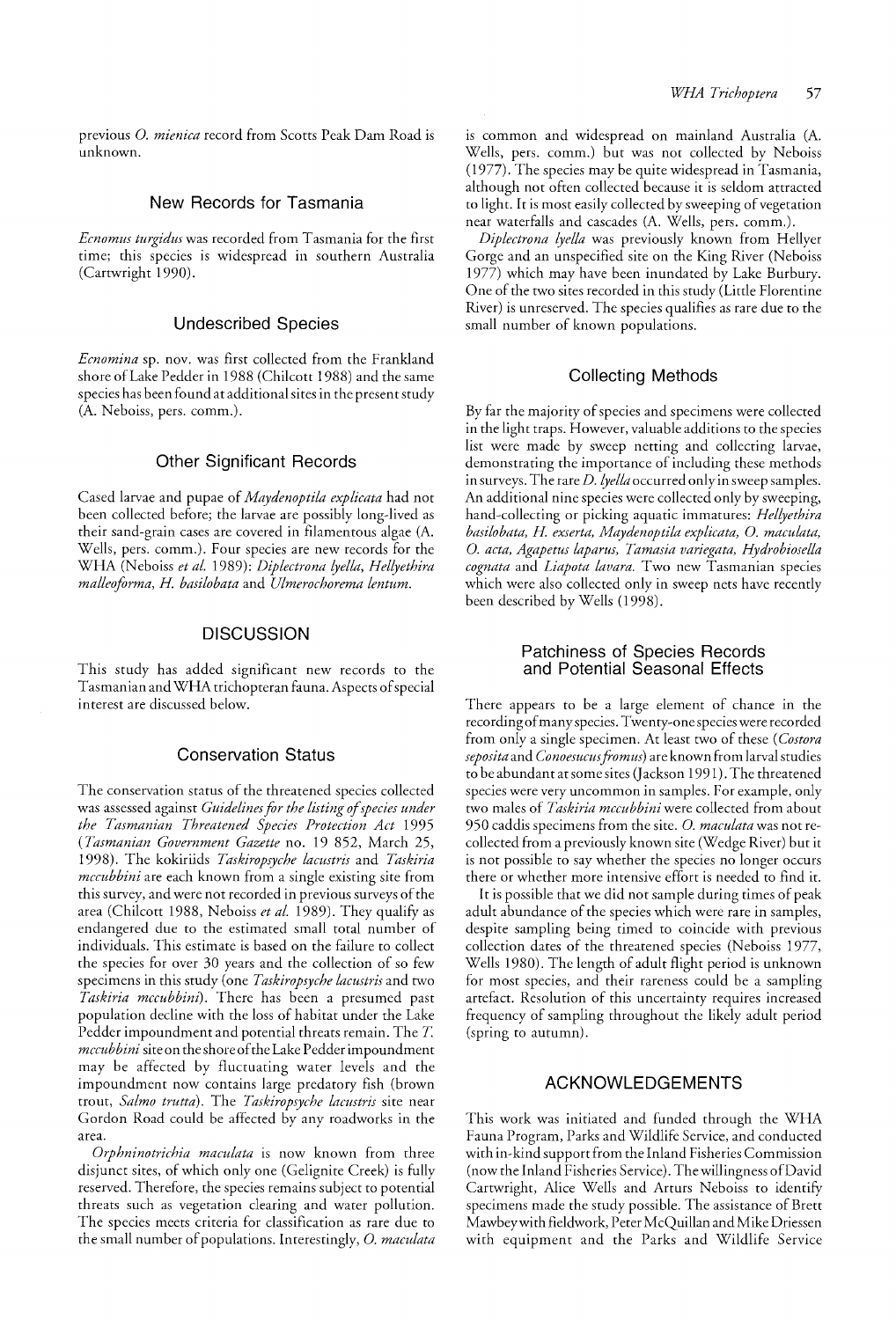(Queenstown) with accommodation is gratefully acknowledged.

## **REFERENCES**

- CARTWRIGHT, D.I., 1990: The Australian species of *Ecnomus* McLachlan (Trichoptera: Ecnomidae). *Mem. Mus. Vic.*  51: 1-48.
- CHILCOTT, S.]., 1988: Examination of the status of endangered species of Trichoptera (caddis-flies) in the Lake Pedder area. *In FURTHER COLLECTIONS OF FRESHWATER FAUNA FROM THE WORLD HERITAGE AREA, TASMANIA. Inland Fisheries Commn Occ. Rep. 88-03:*  27-32.
- JACKSON, J.E., 1991: Systematics of the Conoesucidae, Helicophidae, Calocidae and Antipodoeciidae (Insecta Trichoptera), with emphasis on the immature stages. Unpub/. PhD thesis, Zoology Dep., Univ. Tasm.
- JACKSON, ]. E., 1998: Two new species of *Conoesucus* Mosely from Tasmania (Trichoptera: Conoesucidae). *Mem. Mus. Vic.* 57: 133--142.
- JACKSON,].E., 1999: *TRICHOPTERA (CADDISHIES) OF THE TASMANIAN WILDERNESS WORLD HERITAGE AREA. Inland Fisheries Commn Occ. Rep. 99-01.*
- NEBOISS, A., 1977: A taxonomic and zoogeographic study of Tasmanian caddis-flies (Insecta: Trichoptera). *Mem. Nat. Mus, Vic.* 38: 1-208.
- NEBOISS, A., JACKSON, ], & WALKER, K., 1989: Caddis-flies (Insecta: Trichoptera) of the World Heritage Area in Tasmania - species composition and distribution. Occ. *Pap, Mus. Vic.* 4: 1-41.
- SCHMID, F., 1989: Les Hydrobiosides (Trichoptera, Annulipalpia), Bull. Inst. R. Sci. Nat. Belg. 59: supplement.
- WELLS, A., 1980: A review of the Australian genera *Orphninotrichia*  Mosely and *Maydenoptila* N eboiss (Trichoptera: Hydroptilidae), with descriptions of new species. Aust. J. *Zoo!.* 28: 627-645.
- WELLS, A., 1997: *A PRELIMINARY GUIDE TO THE IDENTJFICA770N OF LARVAL HYDROPTILIDAE (INSECTA: TRICHOPTERA). CRC Freshw, Ecol. Identification guide* 13: Albury, NSW.
- WELLS, A., 1998: Two new species of Hydroptilidae (Trichoptera) from Tasmania's World Heritage Area. *Aust. Entomot.*  25: 81-84.

(accepted 17 July 2000)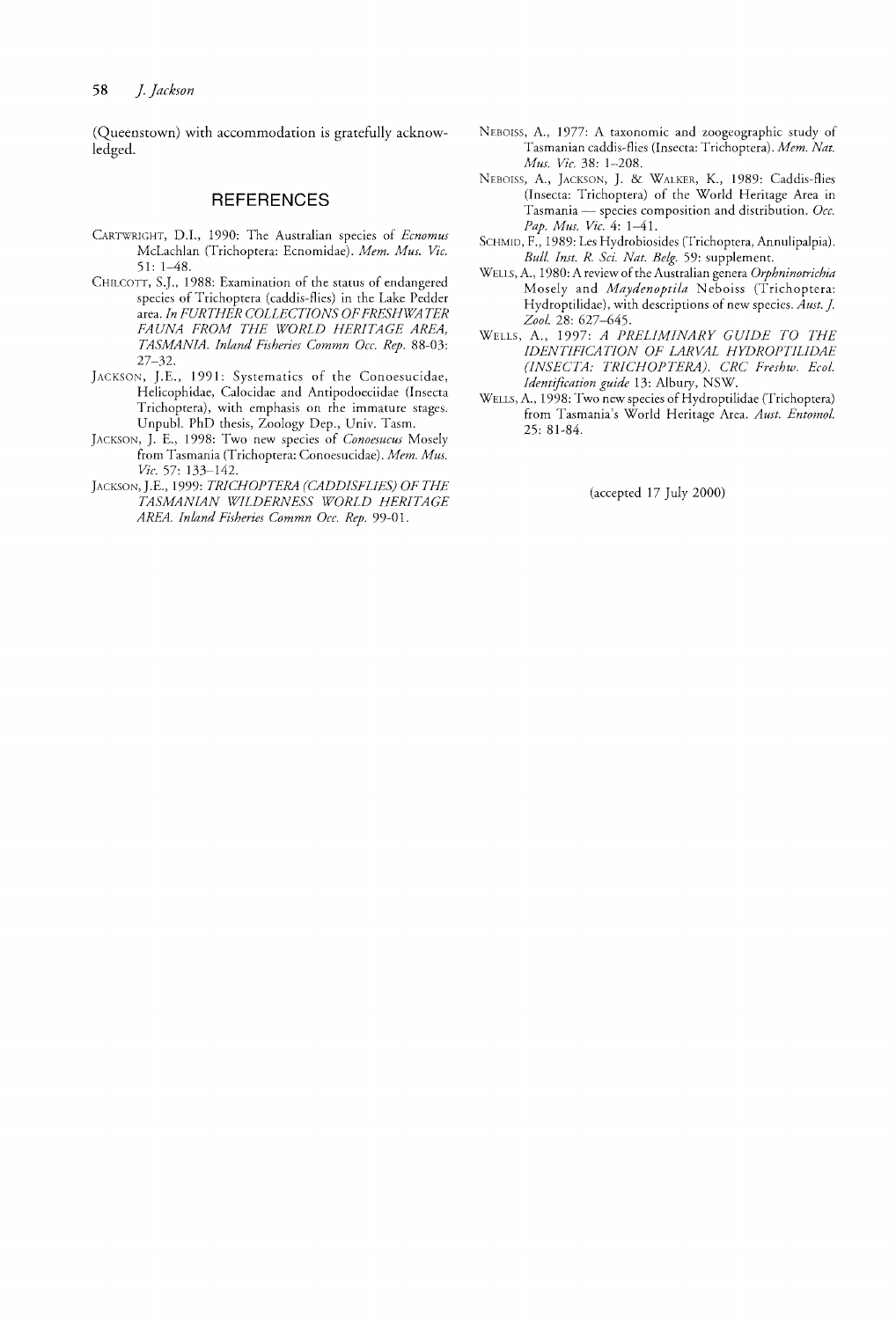| <b>APPENDIX 1</b>                                                       |  |
|-------------------------------------------------------------------------|--|
| Trichoptera species recorded in 1998-99 surveys, site-date nos. 1 to 26 |  |

| Species recorded*                       | $\mathbf{1}$ | $\sqrt{2}$  | 3 | 4           | 5            | 6           | 7           | 8           | 9           | Site-date no. ( $x = record$ ; ? = tentative identification)<br>10 11 12 13 14 15 16 17 18 19 20 21 22 23 24 25 26 |             |              |              |             |             |             |                            |             |             |             |             |             |                            |             |
|-----------------------------------------|--------------|-------------|---|-------------|--------------|-------------|-------------|-------------|-------------|--------------------------------------------------------------------------------------------------------------------|-------------|--------------|--------------|-------------|-------------|-------------|----------------------------|-------------|-------------|-------------|-------------|-------------|----------------------------|-------------|
|                                         |              |             |   |             |              |             |             |             |             |                                                                                                                    |             |              |              |             |             |             |                            |             |             |             |             |             |                            |             |
| Hydrobiosidae<br>Apsilochorema obliquum |              |             |   |             |              |             |             |             |             |                                                                                                                    |             |              |              |             |             |             | ?                          |             |             |             |             |             |                            |             |
| Apsilochorema gisbum                    |              |             | x | $\mathbf x$ |              |             |             |             |             | $\mathbf x$                                                                                                        |             |              | $\mathbf x$  |             | $\mathbf x$ |             |                            | $\mathbf x$ | $\mathbf x$ |             |             |             |                            |             |
| Allochorema tasmanicum                  |              |             |   |             |              |             |             |             |             |                                                                                                                    |             | x            |              |             |             | $\mathbf X$ | $\mathbf X$<br>$\mathbf x$ |             |             |             |             |             | $\mathbf x$<br>$\mathbf x$ |             |
| Ipsebiosis spicula                      |              |             |   |             |              |             |             |             |             |                                                                                                                    |             |              |              |             |             |             |                            |             |             |             |             |             | X                          |             |
| Ulmerochorema breve                     |              |             |   |             |              |             | $\mathbf x$ |             |             |                                                                                                                    |             |              |              |             |             |             | $\mathbf x$                |             |             |             |             |             |                            |             |
| Ulmerochorema onychion                  |              |             |   |             |              |             |             |             |             |                                                                                                                    |             |              |              |             |             |             |                            |             |             |             |             |             | $\mathbf x$                |             |
| Ulmerochorema rubiconum                 |              |             | х | х           | $\mathbf{x}$ |             |             |             |             |                                                                                                                    |             |              | x            |             |             |             |                            |             |             |             |             |             |                            |             |
| Ulmerochorema sp.                       |              |             |   |             |              |             |             |             | Ŗ           |                                                                                                                    |             |              |              |             |             |             |                            |             |             |             |             |             |                            |             |
| Ethochorema secutum                     |              |             |   |             |              |             |             |             |             |                                                                                                                    |             |              |              |             |             |             |                            |             |             |             |             |             | x                          |             |
| Ethochorema nesydrion                   |              |             |   | x           |              |             |             |             |             |                                                                                                                    |             |              | $\mathbf x$  |             |             |             |                            |             |             |             |             | $\mathbf X$ | $\mathbf x$                |             |
| Ethochorema sp.                         |              |             |   |             |              |             |             |             | ļ.          |                                                                                                                    |             |              |              |             |             |             |                            |             |             |             |             |             |                            |             |
| Taschorema asmanum                      |              |             |   |             |              |             |             |             |             | $\mathbf x$                                                                                                        |             |              | $\mathbf x$  | $\mathbf x$ |             |             |                            |             |             |             |             |             | $\mathbf x$                |             |
| Taschorema apobamum                     |              |             | x | $\mathbf x$ | $\mathbf x$  |             |             | $\mathbf x$ |             | $\mathbf x$                                                                                                        |             |              |              |             |             |             | $\mathbf x$                |             |             |             |             |             | x                          |             |
| Taschorema viridarium                   | $\mathbf x$  |             |   | ?           |              | $\mathbf x$ |             | $\mathbf x$ |             |                                                                                                                    |             |              |              | $\mathbf X$ |             |             |                            |             |             |             |             |             |                            |             |
| Taschorema pedunculatum                 |              |             |   | Š.          |              |             |             |             |             | $\mathbf x$                                                                                                        |             |              |              |             | $\mathbf x$ |             | $\mathbf x$                |             |             | $\mathbf x$ |             |             | x                          |             |
| Taschorema evansi                       |              |             |   | $\mathbf x$ |              |             |             |             |             |                                                                                                                    |             | $\mathbf x$  | $\mathbf x$  | $\mathbf x$ |             | X           | $\mathbf x$                |             |             |             |             |             | $\mathbf x$                |             |
| Taschorema sp.                          | ś.           |             |   |             | Ŗ            |             |             |             | $\mathbf x$ |                                                                                                                    |             |              |              |             | ś.          | ŗ           |                            |             |             |             |             |             |                            |             |
| Poecilochorema sp.                      |              |             |   |             |              |             |             |             |             |                                                                                                                    |             |              |              |             |             |             |                            |             |             |             |             |             |                            |             |
| Ptychobiosis nigrita                    |              |             |   |             |              |             |             | $\mathbf x$ |             | $\mathbf x$                                                                                                        |             |              |              |             |             |             |                            |             | $\mathbf x$ |             |             |             | $\mathbf x$                |             |
| Koetonga clivicola                      |              |             |   |             |              |             |             | $\mathbf x$ | $\mathbf x$ | $\mathbf x$                                                                                                        |             |              |              |             |             |             |                            |             |             |             |             |             |                            |             |
| Moruya charadra                         | $\mathbf x$  |             |   |             | $\mathbf x$  |             |             |             |             |                                                                                                                    |             |              |              |             |             |             |                            |             |             |             |             |             |                            |             |
| Moruya opora                            |              |             |   | x           | $\mathbf x$  | $\mathbf x$ |             |             |             | $\mathbf x$                                                                                                        |             |              |              |             |             |             |                            |             |             |             |             |             | $\mathbf x$                |             |
| Glossosomatidae                         |              |             |   |             |              |             |             |             |             |                                                                                                                    |             |              |              |             |             |             |                            |             |             |             |             |             |                            |             |
| Agapetus tasmanicus                     |              |             |   |             |              |             |             |             |             |                                                                                                                    |             |              |              |             |             |             |                            |             |             |             |             |             |                            |             |
| Agapetus cralus                         |              |             |   |             |              |             |             |             | $\mathbf x$ |                                                                                                                    |             |              |              |             |             |             |                            |             |             |             |             |             |                            |             |
| Agapetus laparus                        |              |             |   |             |              |             |             |             |             |                                                                                                                    |             |              |              |             |             |             |                            |             |             |             |             |             |                            |             |
| Hydroptilidae                           |              |             |   |             |              |             |             |             |             |                                                                                                                    |             |              |              |             |             |             |                            |             |             |             |             |             |                            |             |
| Orphninotrichia acta                    |              |             |   |             |              |             |             |             |             |                                                                                                                    | $\mathbf x$ |              |              |             |             |             |                            |             |             |             |             |             |                            |             |
| *Orphninotrichia maculata               |              |             |   |             |              |             |             |             |             |                                                                                                                    |             |              |              |             |             |             |                            |             |             |             |             |             |                            |             |
| Hellyethira exserta                     |              |             |   |             |              |             |             |             |             |                                                                                                                    |             |              |              |             |             |             |                            |             |             |             |             |             |                            |             |
| Hellyethira simplex                     |              |             |   |             |              |             |             |             |             |                                                                                                                    |             |              | $\mathbf X$  |             |             |             |                            |             |             |             |             |             | x                          |             |
| Hellyethira multilobata                 |              |             |   |             |              |             |             |             |             |                                                                                                                    |             |              | $\mathbf x$  |             |             |             |                            |             |             |             |             | х           | $\mathbf x$                |             |
| Hellyethira basilobata                  |              | $\mathbf x$ |   |             |              |             |             |             |             |                                                                                                                    |             |              |              |             |             |             |                            |             |             |             |             |             |                            |             |
| Hellyethira malleoforma                 |              |             |   |             |              |             |             |             |             |                                                                                                                    |             |              |              |             |             |             |                            |             |             |             |             |             |                            |             |
| Oxyethira columba                       | $\mathbf x$  |             |   |             |              |             | $\mathbf x$ |             |             |                                                                                                                    |             |              |              |             |             |             |                            |             |             |             |             |             |                            |             |
| Oxyethira sp.                           |              | $\mathbf x$ |   |             |              |             |             | $\mathbf x$ |             |                                                                                                                    |             |              | X            |             |             |             |                            |             |             |             |             |             |                            |             |
| Maydenoptila explicata                  |              |             |   |             |              | X           |             |             |             | $\mathbf x$                                                                                                        |             |              |              |             |             |             |                            |             |             |             |             |             |                            |             |
| Maydenoptila cuneola                    |              |             |   |             |              |             |             |             |             |                                                                                                                    |             |              |              |             |             |             |                            |             |             |             |             |             |                            |             |
| Maydenoptila sp.                        |              |             |   |             |              |             |             |             |             |                                                                                                                    |             |              |              |             |             |             |                            |             |             |             |             |             |                            |             |
| Philopotamidae                          |              |             |   |             |              |             |             |             |             |                                                                                                                    |             |              |              |             |             |             |                            |             |             |             |             |             |                            |             |
| Hydrobiosella orba                      |              |             |   |             |              |             |             |             |             |                                                                                                                    |             |              |              |             |             |             |                            |             |             |             |             |             |                            |             |
| Hydrobiosella cerula                    |              |             |   |             |              |             |             |             |             |                                                                                                                    |             |              |              |             |             |             |                            |             |             |             |             |             |                            |             |
| Hydrobiosella tasmanica                 |              |             |   |             |              |             |             |             |             |                                                                                                                    |             |              |              |             |             |             |                            |             |             |             |             |             |                            |             |
| *Hydrobiosella armata                   |              |             |   |             |              |             |             | ŗ           |             |                                                                                                                    |             |              |              |             |             |             |                            |             |             |             |             |             |                            |             |
| Hydrobiosella cognata                   |              |             |   |             |              |             |             |             | $\mathbf x$ |                                                                                                                    |             |              |              |             |             |             |                            |             |             |             |             |             |                            |             |
| Hydrobiosella waddama                   |              |             |   | X           |              |             |             |             |             |                                                                                                                    |             |              |              |             |             |             |                            |             |             |             |             |             |                            |             |
| Hydrobiosella sp.                       |              |             |   |             |              |             |             |             |             |                                                                                                                    |             |              |              |             |             | x           | $\mathbf x$                |             |             |             |             |             |                            |             |
| Ecnomidae                               |              |             |   |             |              |             |             |             |             |                                                                                                                    |             |              |              |             |             |             |                            |             |             |             |             |             |                            |             |
| Ecnomus tillyardi                       |              |             |   |             |              |             |             |             |             |                                                                                                                    |             |              | $\mathbf x$  |             | $\mathbf x$ |             | $\mathbf x$                |             | Х           |             |             |             | $\mathbf x$                | $\mathbf x$ |
| Ecnomus cygnitus                        |              |             |   |             |              |             |             |             |             |                                                                                                                    |             |              | х            |             | $\mathbf x$ |             | $\mathbf x$                |             | $\mathbf x$ |             |             |             | х                          |             |
| Ecnomus turgidus                        |              |             |   |             |              |             |             |             |             |                                                                                                                    |             |              | Х            |             |             |             |                            |             |             |             |             |             |                            |             |
| Ecnomina irrorata                       |              |             |   |             |              |             |             |             |             |                                                                                                                    |             |              | $\mathbf x$  |             | x           |             | $\mathbf x$                |             |             |             |             |             | х                          | х           |
| Ecnomina legula                         |              |             |   |             |              |             |             |             |             |                                                                                                                    |             |              | $\mathbf x$  |             |             |             | $\mathbf x$                |             |             |             |             |             | $\mathbf x$                |             |
| Ecnomina sp. nov.                       |              |             |   |             |              |             |             |             |             |                                                                                                                    |             |              |              |             |             |             | $\mathbf x$                |             |             |             |             |             | х                          |             |
| Polycentropodidae                       |              |             |   |             |              |             |             |             |             |                                                                                                                    |             |              |              |             |             |             |                            |             |             |             |             |             |                            |             |
| Plectrocnemia altera                    |              |             |   |             |              |             |             |             |             |                                                                                                                    |             | $\mathbf{X}$ | $\mathbf{x}$ |             |             |             | Ş.                         |             | ?           |             |             |             | х                          |             |
| Plectrocnemia caudata                   |              |             |   |             |              |             |             |             |             |                                                                                                                    |             |              |              |             |             |             |                            |             |             |             |             |             |                            |             |
| Plectrocnemia sp.                       |              |             |   |             |              |             |             |             |             |                                                                                                                    |             |              |              |             |             |             |                            |             |             |             | $\mathbf x$ |             |                            |             |
| cont.                                   |              |             |   |             |              |             |             |             |             |                                                                                                                    |             |              |              |             |             |             |                            |             |             |             |             |             |                            |             |
|                                         |              |             |   |             |              |             |             |             |             |                                                                                                                    |             |              |              |             |             |             |                            |             |             |             |             |             |                            |             |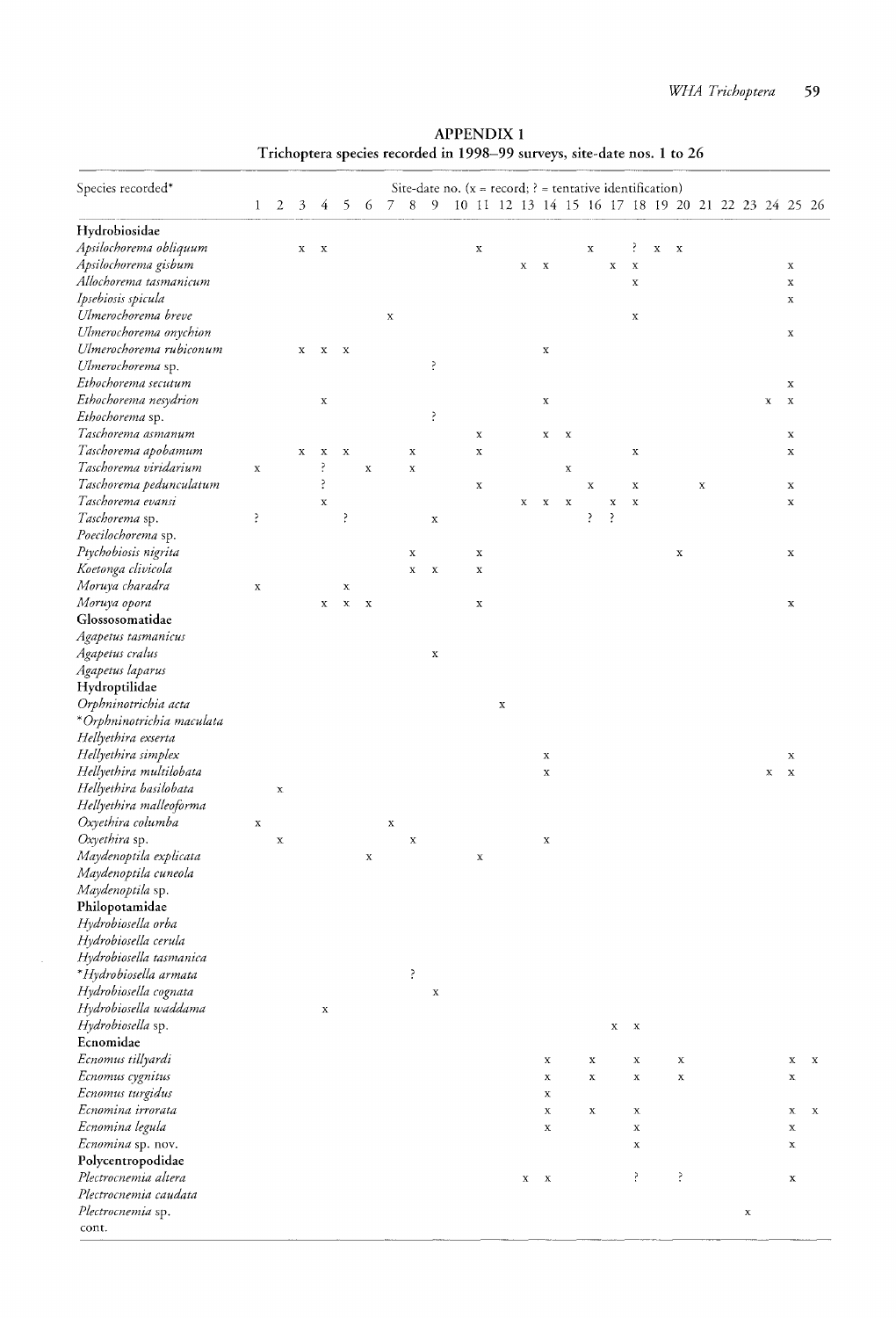# **60** ]. *Jackson*

Appendix 1 cont.

| Species recorded*         |              |   |             |             |   |             |             |   |             |             |             |             |             |             | Site-date no. $(x = record; ? = tentative identification)$ |                            |   |  |             |             |              |
|---------------------------|--------------|---|-------------|-------------|---|-------------|-------------|---|-------------|-------------|-------------|-------------|-------------|-------------|------------------------------------------------------------|----------------------------|---|--|-------------|-------------|--------------|
|                           | $\mathbf{1}$ | 2 | 3           | 4           | 5 | -6          | 7 8         | 9 |             |             |             |             |             |             | 10 11 12 13 14 15 16 17 18 19 20 21 22 23 24 25 26         |                            |   |  |             |             |              |
| Hydropsychidae            |              |   |             |             |   |             |             |   |             |             |             |             |             |             |                                                            |                            |   |  |             |             |              |
| Smicrophylax creektona    |              |   |             |             |   |             |             |   |             |             |             |             |             |             |                                                            |                            |   |  |             |             |              |
| Smicrophylax simplex      |              |   |             |             |   |             |             |   |             |             |             |             |             |             |                                                            |                            |   |  |             |             |              |
| *Diplectrona lyella       |              |   |             |             |   |             |             |   | $\mathbf x$ |             |             |             |             |             |                                                            |                            |   |  |             |             |              |
| Plectrotarsidae           |              |   |             |             |   |             |             |   |             |             |             |             |             |             |                                                            |                            |   |  |             |             |              |
| Plectrotarsus sp.         |              |   |             |             |   |             |             |   |             |             |             |             |             |             | $\mathbf x$                                                |                            |   |  |             |             |              |
| Liapota lavara            |              |   |             |             |   |             |             |   |             |             |             |             |             |             |                                                            |                            |   |  |             |             |              |
| Limnephilidae             |              |   |             |             |   |             |             |   |             |             |             |             |             |             |                                                            |                            |   |  |             |             |              |
| Archaeophylax ochreus     |              |   | P.          | $\mathbf x$ |   |             | $\mathbf x$ |   |             | $\mathbf x$ |             | $\mathbf x$ |             |             |                                                            |                            |   |  |             |             |              |
| Archaeophylax vernalis    |              |   |             |             |   |             |             |   |             |             |             |             |             |             |                                                            |                            |   |  |             |             |              |
| Kokiriidae                |              |   |             |             |   |             |             |   |             |             |             |             |             |             |                                                            |                            |   |  |             |             |              |
| Taskiria austera          |              |   |             |             |   |             |             |   |             |             |             |             |             |             |                                                            |                            |   |  |             |             |              |
| *Taskiria mccubbini       |              |   |             |             |   |             |             |   |             |             |             |             |             |             |                                                            |                            |   |  |             |             |              |
| *Taskiropsyche lacustris  |              |   |             |             |   |             |             |   |             |             |             |             |             |             |                                                            |                            |   |  | $\mathbf x$ |             |              |
| Oeconesidae               |              |   |             |             |   |             |             |   |             |             |             |             |             |             |                                                            |                            |   |  |             |             |              |
|                           |              |   |             |             |   |             |             |   |             |             |             |             |             |             |                                                            |                            |   |  |             |             |              |
| Tascuna ignota            |              |   |             |             |   |             | $\mathbf x$ |   |             |             |             |             | $\mathbf x$ |             |                                                            | $\mathbf x$                |   |  |             |             |              |
| Calocidae                 |              |   |             |             |   |             |             |   |             |             |             |             |             |             |                                                            |                            |   |  |             |             |              |
| Caenota plicata           |              |   |             |             |   |             |             |   |             |             |             |             |             |             |                                                            |                            |   |  |             |             |              |
| Tamasia variegata         |              |   |             |             |   |             |             |   | $\mathbf x$ |             |             |             |             |             |                                                            |                            |   |  |             |             |              |
| Helicophidae              |              |   |             |             |   |             |             |   |             |             |             |             |             |             |                                                            |                            |   |  |             |             |              |
| Helicopha astia           |              |   |             |             |   |             |             |   |             |             |             |             |             |             |                                                            |                            |   |  |             |             |              |
| Allocella grisea          |              |   |             |             |   |             |             |   |             |             |             |             |             |             |                                                            |                            |   |  |             |             |              |
| Alloecella longispina     |              |   |             | $\mathbf x$ |   |             |             |   |             |             |             | $\mathbf x$ |             |             | $\mathbf x$                                                |                            |   |  |             |             |              |
| Alloecella pilosa         |              |   |             |             |   |             |             |   |             |             |             |             |             |             |                                                            |                            |   |  |             |             |              |
| Conoesucidae              |              |   |             |             |   |             |             |   |             |             |             |             |             |             |                                                            |                            |   |  |             |             |              |
| Hampa patona              |              |   |             |             |   |             |             |   |             |             |             |             |             |             |                                                            |                            |   |  |             |             |              |
| Costora ebenina           |              |   |             |             |   |             |             |   |             |             |             |             |             |             |                                                            |                            |   |  |             |             |              |
| Costora ramosa            |              |   |             |             |   |             |             |   |             |             |             |             | $\mathbf x$ | $\mathbf x$ |                                                            |                            |   |  |             |             |              |
| Costora krene             |              |   |             |             |   |             |             |   |             |             |             |             |             | $\mathbf x$ |                                                            |                            |   |  |             |             |              |
| Costora seposita          |              |   |             |             |   |             |             |   |             |             |             |             |             |             |                                                            |                            |   |  |             |             |              |
| Costora sp.               |              |   |             |             |   |             |             |   |             |             |             | $\mathbf x$ |             |             |                                                            |                            |   |  |             |             |              |
| Conoesucus fromus         |              |   |             |             |   |             |             |   |             |             |             |             |             |             |                                                            |                            |   |  |             |             |              |
| Conoesucus nepotulus      |              |   |             |             |   |             |             |   |             |             |             |             |             | x           | $\mathbf x$                                                |                            |   |  |             |             |              |
| Conoesucus sp.            |              |   |             |             |   | x           |             |   |             |             |             |             |             |             |                                                            |                            |   |  |             |             |              |
| Conoesucidae sp.          |              |   |             |             |   |             |             |   |             |             |             |             |             |             |                                                            |                            |   |  |             |             |              |
| Atriplectididae           |              |   |             |             |   |             |             |   |             |             |             |             |             |             |                                                            |                            |   |  |             |             |              |
| Atriplectides dubius      |              |   |             |             |   |             |             |   |             |             |             | $\mathbf x$ |             | x           | x                                                          | $\mathbf x$                |   |  |             | x           | $\mathbf{x}$ |
| Philorheithridae          |              |   |             |             |   |             |             |   |             |             |             |             |             |             |                                                            |                            |   |  |             |             |              |
| Austrheithrus glymma      |              |   |             |             |   |             |             |   |             |             |             |             |             |             |                                                            |                            |   |  |             |             |              |
| Aphilorheithrus decoratus |              |   | $\mathbf x$ |             |   |             |             |   |             |             | x           | x           | x           | x           |                                                            |                            | x |  |             |             |              |
| Aphilorheithrus luteolus  |              |   |             |             | x |             |             |   |             |             |             |             |             |             |                                                            |                            |   |  |             |             |              |
| Leptoceridae              |              |   |             |             |   |             |             |   |             |             |             |             |             |             |                                                            |                            |   |  |             |             |              |
| Triplectides similis      |              |   |             |             |   |             |             |   |             |             |             | x           |             |             |                                                            |                            |   |  |             |             |              |
| Triplectides bilobus      |              |   |             |             |   |             |             |   |             | $\mathbf x$ |             | $\mathbf x$ |             | $\mathbf x$ |                                                            | x                          |   |  |             | x           |              |
| Triplectides sp.          |              |   |             |             |   |             |             |   |             |             |             |             |             |             |                                                            | $\mathbf x$<br>$\mathbf x$ |   |  |             |             |              |
| Notoperata sparsa         |              |   |             |             |   |             |             |   |             |             |             |             |             | ş.          | ì                                                          |                            |   |  |             | x           |              |
| Notoperata maculata       |              |   |             |             |   |             | ₹           |   |             | x           |             | x           |             |             |                                                            | x                          |   |  |             | x           |              |
| Notoperata sp.            |              |   |             |             |   |             |             |   |             |             |             |             |             |             |                                                            | x                          |   |  |             | x           |              |
| Lectrides varians         |              |   |             |             |   |             |             |   |             |             |             | $\mathbf x$ |             |             |                                                            |                            |   |  |             | x           |              |
| Notalina fulva            |              |   |             |             |   |             |             |   |             |             |             | x           |             | $\mathbf x$ | $\mathbf x$                                                | $\mathbf x$                |   |  |             | š.          |              |
| Notalina sp.              |              |   |             | x           |   | $\mathbf x$ |             |   |             |             |             |             |             |             |                                                            | x                          |   |  |             | $\mathbf x$ |              |
| Condocerus paludosus      |              |   |             |             |   |             |             |   |             |             |             |             |             |             | $\mathbf x$                                                |                            |   |  |             | x           |              |
| Leptorussa darlingtoni    |              |   |             |             |   |             |             |   |             |             |             | $\mathbf x$ |             |             |                                                            |                            |   |  |             |             |              |
| Oecetis pechana           |              |   |             |             |   |             |             |   |             |             |             |             |             |             |                                                            | x                          |   |  |             |             |              |
| Oecetis australis         |              |   |             |             |   |             |             |   |             |             |             | х           |             | $\mathbf x$ | $\mathbf x$                                                | $\mathbf x$                |   |  |             | x           |              |
| Oecetis minasata          |              |   |             |             |   |             |             |   |             |             |             | ś           | $\mathbf x$ |             |                                                            | $\mathbf x$                |   |  |             |             |              |
| Oecetis laustra           |              |   |             |             |   |             |             |   |             |             |             | $\mathbf x$ |             | x           | $\mathbf x$                                                | x                          |   |  |             | x           |              |
| Oecetis arcada            |              |   |             |             |   |             |             |   |             |             | $\mathbf x$ | $\mathbf x$ |             |             | ś.                                                         |                            |   |  |             |             |              |
| Oecetis scirpicula        |              |   |             |             |   |             |             |   |             |             |             | x           |             | x           | $\mathbf x$                                                | $\mathbf x$                |   |  |             | x           |              |
| Oecetis sp.               |              |   |             |             |   |             |             |   |             | х           |             |             |             |             | $\mathbf x$                                                |                            |   |  |             | x           |              |

 $^\ast$  Threatened species.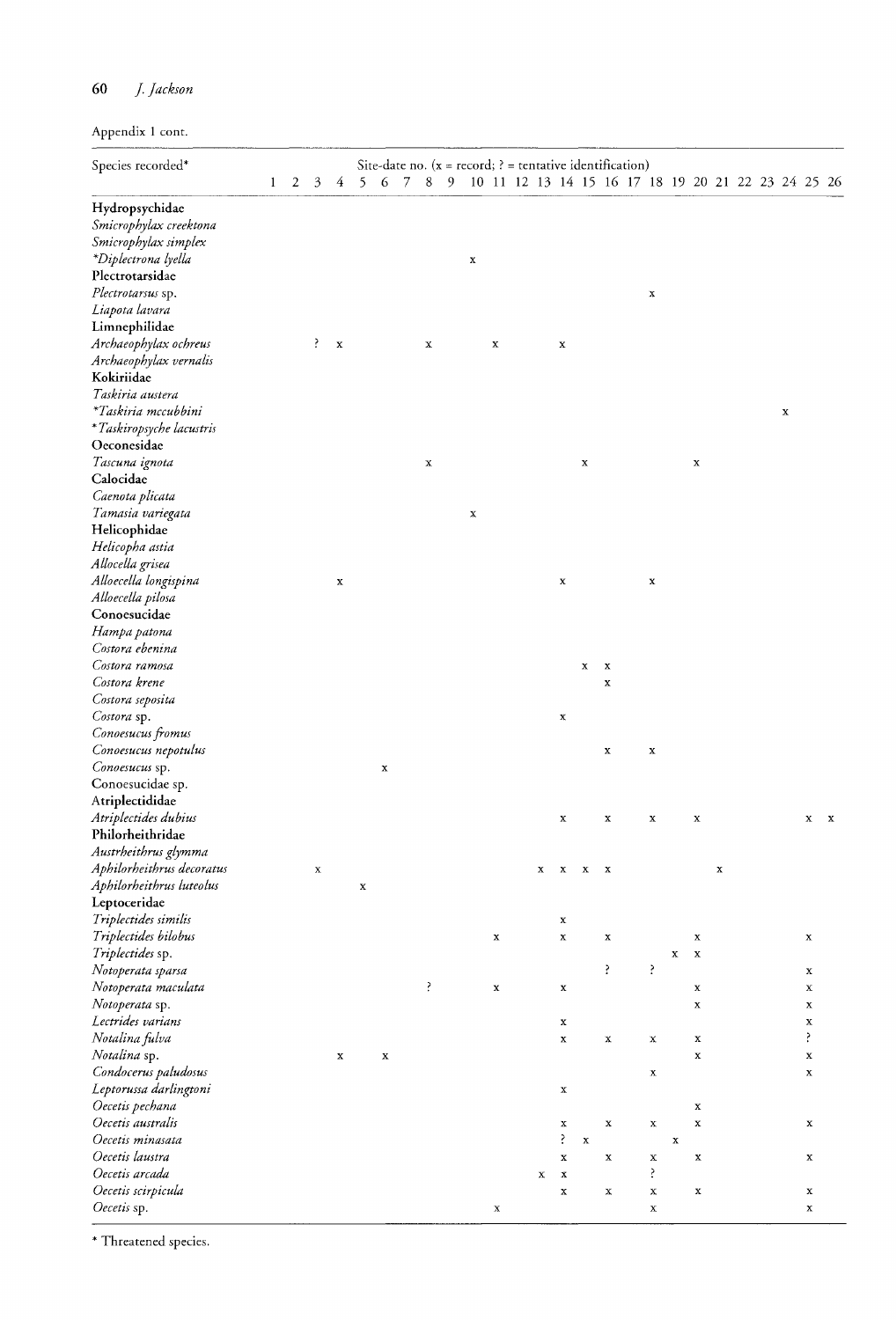APPENDIX 2 Trichoptera species recorded in 1998-99 surveys, site-date nos. 27 to 52

| Species recorded*                       |             |             |             |                  |   |                         |             |             |   |   | Site-date no. $(x = record; )$ = tentative identification)                    |             |             |             |              |             |             |             |             |              |             |                |   |             |             |
|-----------------------------------------|-------------|-------------|-------------|------------------|---|-------------------------|-------------|-------------|---|---|-------------------------------------------------------------------------------|-------------|-------------|-------------|--------------|-------------|-------------|-------------|-------------|--------------|-------------|----------------|---|-------------|-------------|
|                                         |             |             |             |                  |   |                         |             |             |   |   | 27 28 29 30 31 32 33 34 35 36 37 38 39 40 41 42 43 44 45 46 47 48 49 50 51 52 |             |             |             |              |             |             |             |             |              |             |                |   |             |             |
|                                         |             |             |             |                  |   |                         |             |             |   |   |                                                                               |             |             |             |              |             |             |             |             |              |             |                |   |             |             |
| Hydrobiosidae<br>Apsilochorema obliquum |             |             |             |                  |   |                         |             |             |   |   |                                                                               |             |             |             |              |             |             |             |             |              |             |                |   |             |             |
| Apsilochorema gisbum                    | $\mathbf x$ | $\mathbf x$ | x           | x<br>$\mathbf x$ | x | X                       |             |             |   |   | $\mathbf x$                                                                   |             |             |             |              |             |             | х           | $\mathbf x$ |              |             | $\mathbf x$    |   |             |             |
| Allochorema tasmanicum                  |             |             |             |                  |   |                         |             |             |   |   |                                                                               |             |             |             |              |             |             |             |             |              |             |                |   |             | x           |
| Ipsebiosis spicula                      |             |             |             |                  |   |                         |             |             |   |   |                                                                               |             |             |             |              |             |             |             |             |              |             |                |   |             |             |
| Ulmerochorema breve                     |             |             |             |                  |   |                         |             |             |   |   |                                                                               |             |             |             |              |             |             |             |             |              |             |                |   |             |             |
| Ulmerochorema onychion                  |             |             |             |                  |   |                         |             |             |   |   |                                                                               |             |             |             |              |             |             |             |             |              |             |                |   |             |             |
| Ulmerochorema rubiconum                 |             |             |             |                  |   | x                       |             |             |   |   |                                                                               | $\mathbf x$ |             |             |              |             |             |             |             |              |             |                |   |             |             |
| Ulmerochorema sp.                       |             |             |             |                  |   | $\mathbf x$             |             |             |   |   |                                                                               |             |             |             |              | x           |             |             |             |              |             |                |   |             |             |
| Ethochorema secutum                     |             |             |             |                  |   |                         |             |             |   |   |                                                                               |             |             |             |              |             |             |             |             |              |             |                |   |             |             |
| Ethochorema nesydrion                   |             |             | x           | $\mathbf{x}$     |   |                         |             |             |   |   | $\mathbf x$                                                                   |             |             | x           | $\mathbf{x}$ |             |             |             |             | $\mathbf x$  |             |                |   |             |             |
| Ethochorema sp.                         |             |             |             |                  |   |                         |             |             |   |   |                                                                               |             |             |             |              |             |             |             |             |              |             |                |   |             |             |
| Taschorema asmanum                      |             |             | $\mathbf x$ |                  |   |                         |             |             |   | X | X                                                                             |             |             | $\mathbf x$ | $\mathbf x$  |             |             |             |             |              |             |                | x |             |             |
| Taschorema apobamum                     |             | $\mathbf x$ |             |                  | x | $\mathbf x$             |             |             |   |   |                                                                               |             |             |             |              |             |             | $\mathbf x$ |             |              |             |                |   |             |             |
| Taschorema viridarium                   |             |             |             |                  |   |                         |             |             |   |   |                                                                               |             |             |             |              |             |             |             |             |              |             |                |   |             |             |
| Taschorema pedunculatum                 |             |             |             | $\mathbf x$      |   |                         |             |             |   |   |                                                                               |             |             |             |              |             |             |             |             |              |             |                |   |             |             |
| Taschorema evansi                       |             |             |             |                  |   | х                       |             | x           |   |   |                                                                               |             |             | x           | $\mathbf{x}$ |             |             |             |             |              |             |                |   |             |             |
| Taschorema sp.                          |             |             |             |                  |   | Ş.                      |             |             |   |   |                                                                               |             |             |             |              |             |             |             |             |              |             |                |   |             | x           |
| Poecilochorema sp.                      |             |             |             |                  |   |                         |             |             |   |   |                                                                               |             |             |             |              |             |             |             |             |              |             |                |   |             | x           |
| Ptychobiosis nigrita                    |             |             |             |                  |   | $\mathbf x$             |             | $\mathbf x$ |   |   |                                                                               |             |             |             |              |             |             |             |             |              |             |                |   |             |             |
| Koetonga clivicola                      |             |             |             | $\mathbf x$      |   |                         |             |             |   |   |                                                                               |             |             |             | x            |             |             |             |             |              |             |                |   | $\mathbf x$ |             |
| Moruya charadra                         |             |             |             | $\mathbf x$      |   |                         |             |             |   |   |                                                                               |             |             |             | $\mathbf x$  | $\mathbf x$ |             |             |             |              |             |                |   |             |             |
| Moruya opora                            |             | $\mathbf x$ |             |                  |   | $\mathbf x$             |             |             |   |   | x                                                                             |             |             |             |              |             |             |             |             |              |             |                |   |             |             |
| Glossosomatidae                         |             |             |             |                  |   |                         |             |             |   |   |                                                                               |             |             |             |              |             |             |             |             |              |             |                |   |             |             |
| Agapetus tasmanicus                     |             |             |             |                  |   |                         |             |             |   | X | х                                                                             | х           | х           | х           | $\mathbf x$  | X           |             |             |             |              |             |                |   |             |             |
| Agapetus cralus                         |             |             |             |                  |   |                         |             |             |   |   | x                                                                             |             | $\mathbf x$ |             |              |             | x           | $\mathbf x$ |             |              |             | x              |   | $\mathbf x$ |             |
| Agapetus laparus                        |             |             |             |                  |   |                         |             |             |   |   |                                                                               |             |             |             |              |             |             | $\mathbf x$ |             |              |             |                |   |             |             |
| Hydroptilidae                           |             |             |             |                  |   |                         |             |             |   |   |                                                                               |             |             |             |              |             |             |             |             |              |             |                |   |             |             |
| Orphninotrichia acta                    |             |             |             |                  |   |                         |             |             |   |   |                                                                               |             |             |             |              |             |             |             |             |              |             |                |   |             |             |
| *Orphninotrichia maculata               |             |             |             |                  |   |                         |             |             |   |   |                                                                               |             |             |             |              |             |             |             |             |              |             |                |   | $\mathbf x$ |             |
| Hellyethira exserta                     |             |             |             |                  |   |                         |             |             |   |   |                                                                               |             |             |             |              | $\mathbf x$ |             |             |             |              |             |                |   |             |             |
| Hellyethira simplex                     |             |             |             |                  |   | x                       |             |             |   |   |                                                                               |             |             |             | $\mathbf x$  |             |             |             |             |              |             |                |   | $\mathbf x$ |             |
| Hellyethira multilobata                 |             |             |             |                  |   |                         |             |             |   |   |                                                                               |             |             |             |              |             |             |             |             |              |             |                |   |             |             |
| Hellyethira basilobata                  |             |             |             |                  |   |                         |             |             |   |   |                                                                               | X           |             |             |              |             |             |             |             |              |             |                |   |             |             |
| Hellyethira malleoforma                 |             |             |             |                  |   | X                       |             |             |   |   |                                                                               |             |             |             |              |             |             |             |             |              |             |                |   |             |             |
| Oxyethira columba<br>Oxyethira sp.      |             |             | x           | $\mathbf{x}$     |   |                         |             |             |   |   |                                                                               |             |             | $\mathbf x$ |              | x           |             |             | $\mathbf x$ | $\mathbf{x}$ |             |                | x |             |             |
| Maydenoptila explicata                  |             |             |             |                  |   |                         |             |             |   |   |                                                                               |             |             |             |              |             |             |             |             |              |             | x              |   | $\mathbf x$ |             |
| Maydenoptila cuneola                    |             |             |             |                  |   |                         |             |             |   | x |                                                                               |             |             | $\mathbf x$ |              | X           |             |             |             |              |             |                |   |             |             |
| Maydenoptila sp.                        |             |             |             |                  |   |                         |             |             |   |   | $\mathbf x$                                                                   |             |             |             | x            | X           |             |             |             |              |             | ŗ              |   |             |             |
| Philopotamidae                          |             |             |             |                  |   |                         |             |             |   |   |                                                                               |             |             |             |              |             |             |             |             |              |             |                |   |             |             |
| Hydrobiosella orba                      |             |             |             |                  |   |                         | $\mathbf x$ |             |   |   |                                                                               |             |             |             |              |             |             |             |             |              |             |                |   |             | x           |
| Hydrobiosella cerula                    |             |             |             |                  |   |                         |             |             |   |   |                                                                               |             |             |             |              |             |             |             |             |              |             |                |   |             | $\mathbf x$ |
| Hydrobiosella tasmanica                 |             |             |             |                  |   |                         |             |             |   |   |                                                                               |             |             |             |              |             |             |             |             |              | $\mathbf x$ | $\ddot{\cdot}$ |   |             |             |
| *Hydrobiosella armata                   |             |             |             |                  |   |                         |             |             |   |   |                                                                               |             |             |             |              |             |             |             |             |              |             |                |   |             |             |
| Hydrobiosella cognata                   |             |             |             |                  |   |                         |             |             |   |   |                                                                               |             |             |             |              |             |             |             |             |              |             |                |   |             |             |
| Hydrobiosella waddama                   |             |             |             |                  |   |                         |             |             |   |   |                                                                               |             |             |             |              |             |             |             |             |              |             |                |   |             |             |
| Hydrobiosella sp.                       |             |             |             | x                |   |                         |             |             |   |   |                                                                               |             |             |             |              |             |             |             |             |              |             |                |   |             | x           |
| Ecnomidae                               |             |             |             |                  |   |                         |             |             |   |   |                                                                               |             |             |             |              |             |             |             |             |              |             |                |   |             |             |
| Ecnomus tillyardi                       |             | x           |             |                  |   | $\mathbf{x}-\mathbf{x}$ |             |             | X |   |                                                                               |             |             |             |              |             |             |             |             |              |             |                |   |             |             |
| Ecnomus cygnitus                        |             |             |             |                  |   |                         |             |             |   |   |                                                                               |             |             |             |              |             |             |             |             |              |             |                |   |             |             |
| Ecnomus turgidus                        |             |             |             |                  |   |                         |             |             |   |   |                                                                               |             |             |             |              |             |             |             |             |              |             |                |   |             |             |
| Ecnomina irrorata                       |             | x           |             |                  |   | $\mathbf x$             |             |             |   |   |                                                                               |             |             |             |              |             |             |             |             |              |             |                |   |             |             |
| Ecnomina legula                         |             |             |             |                  |   | $\mathbf x$             |             |             |   |   |                                                                               |             |             |             |              |             |             | x           |             |              |             |                |   |             |             |
| Ecnomina sp. nov.                       |             |             |             |                  |   | $\mathbf x$             |             | x           |   |   |                                                                               |             |             |             |              |             |             |             |             |              |             |                |   |             |             |
| Polycentropodidae                       |             |             |             |                  |   |                         |             |             |   |   |                                                                               |             |             |             |              |             |             |             |             |              |             |                |   |             |             |
| Plectrocnemia altera                    |             | ś,          |             |                  |   | $\mathbf x$             |             | $\mathbf x$ |   | ŗ |                                                                               |             |             |             | $\mathbf x$  |             |             | x           |             |              |             | x              |   |             |             |
| Plectrocnemia caudata                   |             |             |             |                  |   |                         |             | $\mathbf x$ |   |   |                                                                               |             |             |             | $\mathbf x$  |             | $\mathbf x$ | $\mathbf x$ |             |              |             | ś.             |   |             |             |
| Plectrocnemia sp.                       |             |             |             |                  |   |                         |             |             |   |   | $\mathbf x$                                                                   |             |             |             | x            |             |             |             |             | x            |             |                |   |             |             |
| cont.                                   |             |             |             |                  |   |                         |             |             |   |   |                                                                               |             |             |             |              |             |             |             |             |              |             |                |   |             |             |